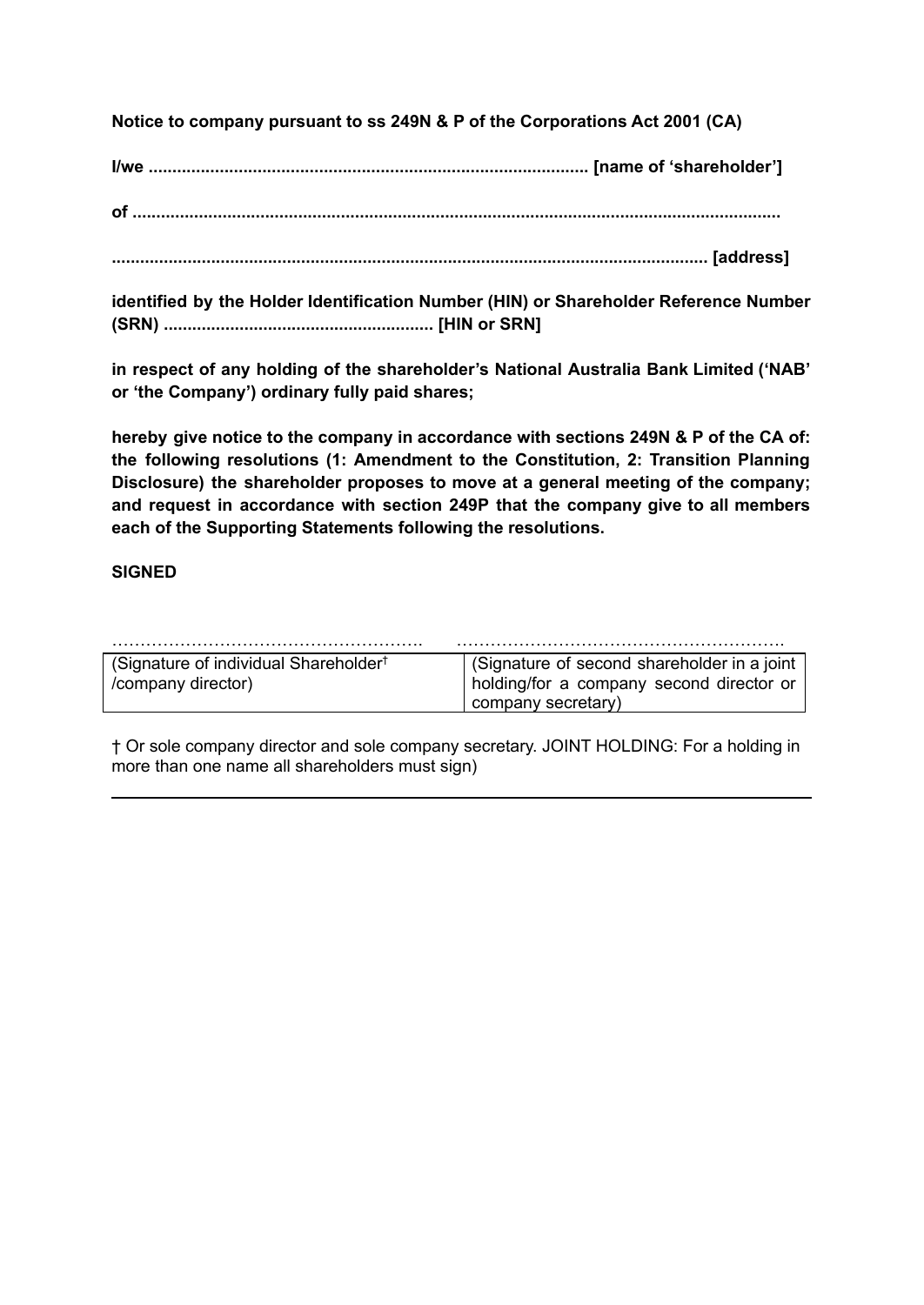#### **Resolution 1 – Amendment to the Constitution**

Insert into the Constitution in clause 8 'General meetings' the following new sub-clause 8.3A 'Advisory resolutions': "The Company in general meeting may by ordinary resolution express an opinion or request information about the way in which a power of the Company partially or exclusively vested in the Directors has been or should be exercised. Such a resolution must relate to a material risk identified by the Directors or the Company and cannot advocate action that would violate any law or relate to any personal claim or grievance. Such a resolution is advisory only and does not bind the Directors or the Company".

#### **Resolution 2 – Transition Planning Disclosure**

Shareholders note the Company's stated support for the goal of achieving net-zero emissions globally by 2050 (including its commitment "to align its lending portfolio to net zero emissions by 2050"),<sup>1</sup> along with the publication of the International Energy Agency's Net Zero by 2050 scenario.<sup>2</sup> Shareholders therefore request the Company disclose, in subsequent annual reporting, information demonstrating how the Company will manage its Fossil Fuel<sup>3</sup> exposure in accordance with a scenario in which global emissions reach net-zero by 2050. This information should include:

- A commitment to no longer provide Banking and Financing<sup>4</sup> where proceeds would be used for new Fossil Fuel projects; and
- Targets to reduce Fossil Fuel exposure consistent with net-zero by 2050.

*(National Australia Bank Limited's Notice of 2021 Annual General Meeting is to include Resolutions 1 and 2. Shareholders voting by proxy can vote on both resolutions.)*

<sup>1</sup> Annual Financial Report 2020, National Australia Bank, p.42

<sup>&</sup>lt;sup>2</sup> 'Net Zero by 2050', International Energy Agency, May 2021

<sup>3</sup> Upstream, midstream and downstream oil and gas; coal mining and transport (including haulage and ports); coal, oil and gas power generation

 $4$  Corporate lending, bonds, hybrids, syndicated loans, US private placements and securitisation, project finance, asset finance, acquisition and leveraged finance, export credit agency, debt capital markets and advisory, as listed by NAB:

https://www.nab.com.au/corporate/specialist-solutions/financing-corporate-growth;

https://www.nab.com.au/corporate/specialist-solutions/specialised-financing-solutions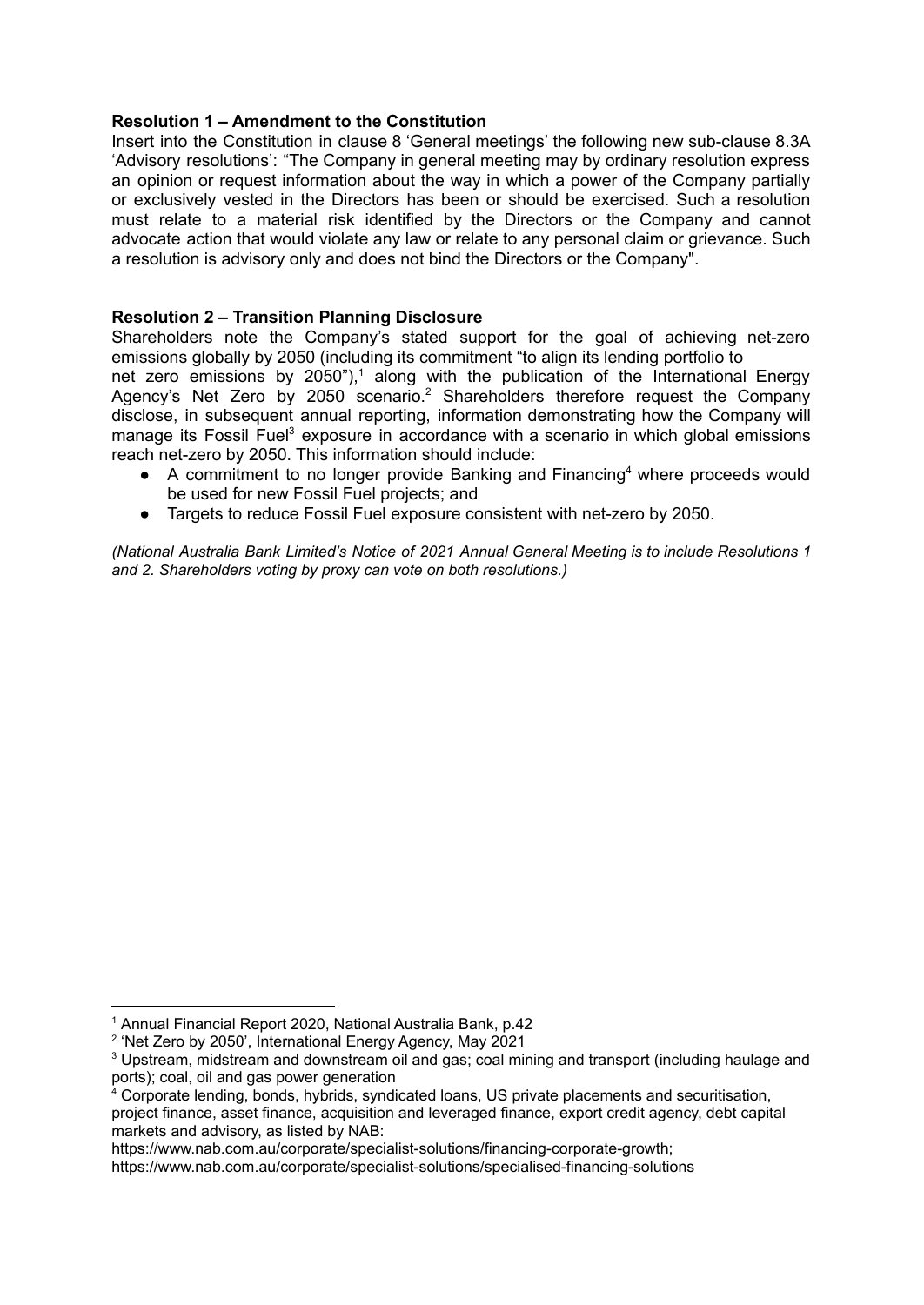### **Supporting Statement 1**

Shareholder resolutions are a healthy part of corporate democracy in many jurisdictions other than Australia. For example, in the UK shareholders can consider resolutions seeking to explicitly direct the conduct of the board. In the US, New Zealand and Canada shareholders can consider resolutions seeking to advise their board as to how it should act. As a matter of practice, typically, unless the board permits it, Australian shareholders cannot follow the example of their UK, US, New Zealand or Canadian cousins in this respect.

A board of Directors is a steward for shareholders and accountability for the discharge of that stewardship is essential to long-term corporate prosperity.

In rare situations the appropriate course of action for shareholders dissatisfied with the conduct of board members is to seek to remove them. But in many situations such a personality-focused approach is unproductive and unwarranted. In those situations a better course of action is to formally and publicly allow shareholders the opportunity at shareholder meetings such as the AGM to alert board members that the shareholders seek more information or favour a particular approach to corporate policy.

The Constitution of NAB is not conducive to the rights of shareholders to place resolutions on the agenda of a shareholder meeting.

In our view, this is contrary to the long-term interests of NAB, the NAB board and all NAB shareholders.

Passage of this resolution – to amend the NAB constitution – will simply put the company in a similar position in regard to shareholder resolutions as any listed company in the UK, US, Canada or New Zealand.

We encourage shareholders to vote in favour of this resolution.

### **Supporting Statement 2**

Despite committing to the climate goals of the Paris Agreement and achieving net-zero emissions by 2050, NAB is aligning its investment practices and policies with the failure of these goals.

In May 2021, the International Energy Agency (IEA) released its 'Net Zero by 2050' roadmap (NZE2050), providing a "comprehensive study of how to transition to a net zero energy system by 2050 while ensuring stable and affordable energy supplies, providing universal energy access, and enabling robust economic growth". The October 2021 IEA World Energy Outlook elaborates on the roadmap, providing sufficient detail to enable companies and investors to align their own strategies with this goal.

### Net-zero: implications for fossil fuel finance

NZE2050 provides clear "red lines" to clarify fossil fuel developments no longer permissible if we are to achieve the goal of net-zero emissions by 2050, along with trajectories for the reduction of fossil fuels over time. Financial institutions committed to the goal of net-zero emissions by 2050 should therefore look towards NZE2050 as a key reference when developing their own strategies and targets. NZE2050 projects unabated coal demand falling by 98% by 2050, oil demand by 75% and gas demand by 55%, compared to 2020.<sup>5</sup> The IEA

<sup>5</sup> https://www.iea.org/reports/net-zero-by-2050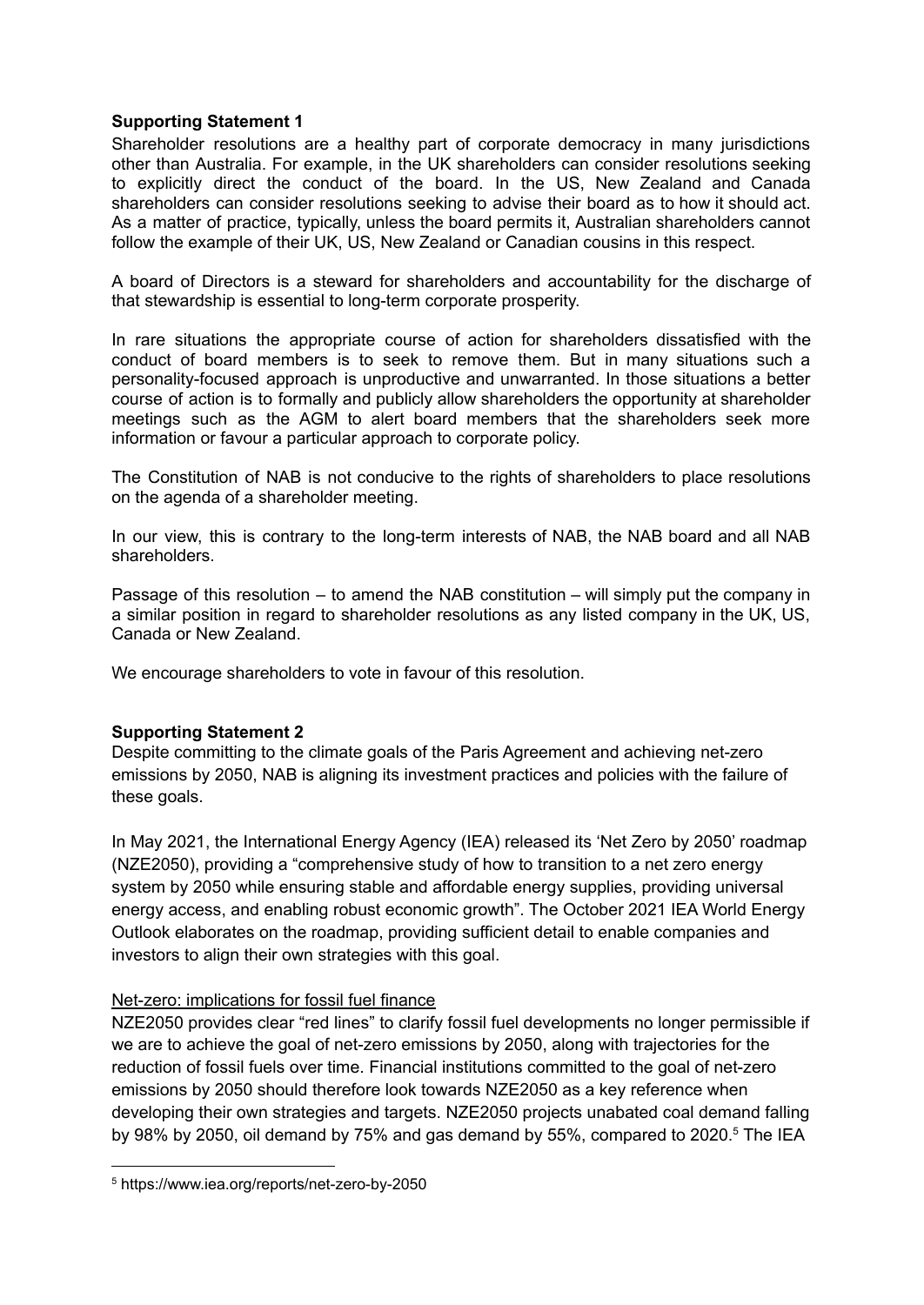has confirmed having even a 50% chance of limiting global temperature rise to 1.5°C means no investment in new fossil fuel projects, beyond those already committed to as of 2021.

# The gap between NAB's actions and NZE2050

In July 2021, 115 investors with US\$4.2 trillion in assets under management and/or stewardship wrote to 63 global banks, calling on them to integrate the IEA's Net Zero by 2050 findings into their climate strategies. <sup>6</sup> NAB's current policies and practices fall well short of this demand.

| NZE2050 scenario conclusions                                                                                                                                                                  | <b>NAB practice</b>                                                                                                                                                                                                                                                                                                                                                                                                                                                                                                                                      |
|-----------------------------------------------------------------------------------------------------------------------------------------------------------------------------------------------|----------------------------------------------------------------------------------------------------------------------------------------------------------------------------------------------------------------------------------------------------------------------------------------------------------------------------------------------------------------------------------------------------------------------------------------------------------------------------------------------------------------------------------------------------------|
| Unabated coal demand falls by 98% by<br>2050, oil demand by 75% and gas demand<br>by 55%, compared to 2020.                                                                                   | No targets to reduce exposure to oil and gas<br>and insufficient target for thermal coal (see<br>section below).                                                                                                                                                                                                                                                                                                                                                                                                                                         |
|                                                                                                                                                                                               | Disclosure of fossil fuel exposure is far less<br>transparent than major competitors, leaving<br>investors without clear visibility over the size<br>and direction of NAB's fossil fuel exposure.<br>NAB discloses only its exposure to oil and<br>gas extraction, coal mining and power<br>generation, while Commonwealth Bank <sup>7</sup> and<br>Westpac <sup>8</sup> disclose exposure to a broader<br>'energy value chain', and ANZ <sup>9</sup> discloses oil<br>and gas exposure beyond extraction<br>(capturing transport, refining and retail). |
| "No new coal mines or mine extensions are<br>required."<br>"Beyond projects already committed as of<br>2021, there are no new oil and gas fields<br>approved for development in our pathway." | Loaned at least \$1.1B for 15 projects that<br>expand the fossil fuel industry since 2016,<br>including lending in late 2020. These<br>projects will enable the release of 3.6 billion<br>tonnes of $CO2$ , equivalent to seven times<br>Australia's 2020 national emissions. <sup>10</sup>                                                                                                                                                                                                                                                              |
| "Also not needed are many of the liquefied<br>natural gas (LNG) liquefaction facilities<br>currently under construction or at the<br>planning stage."                                         | Since January 2019 NAB has loaned nearly<br>\$800M to seven ASX300 companies with<br>business plans consistent with the failure of<br>the Paris Agreement, including AGL Energy,                                                                                                                                                                                                                                                                                                                                                                         |

<sup>7</sup> <sup>6</sup> https://shareaction.org/investors-call-on-banks-to-strengthen-climate-ambitions-before-cop26/

\_spreads.pdf (p.31)<br><sup>8</sup> https://www.commbank.com.au/content/dam/commbank-assets/about-us/2021-08/2021-annual-report

<sup>9</sup> https://www.westpac.com.au/content/dam/public/wbc/documents/pdf/aw/ic/Westpac\_AU\_2020\_Annua l\_Report.pdf (p.51)

https://www.anz.com.au/content/dam/anzcom/shareholder/ANZ-2020-Climate-related-Financial-Disclo sures.pdf (p.12)

<sup>10</sup> https://www.marketforces.org.au/campaigns/banks/bigfourscorecard/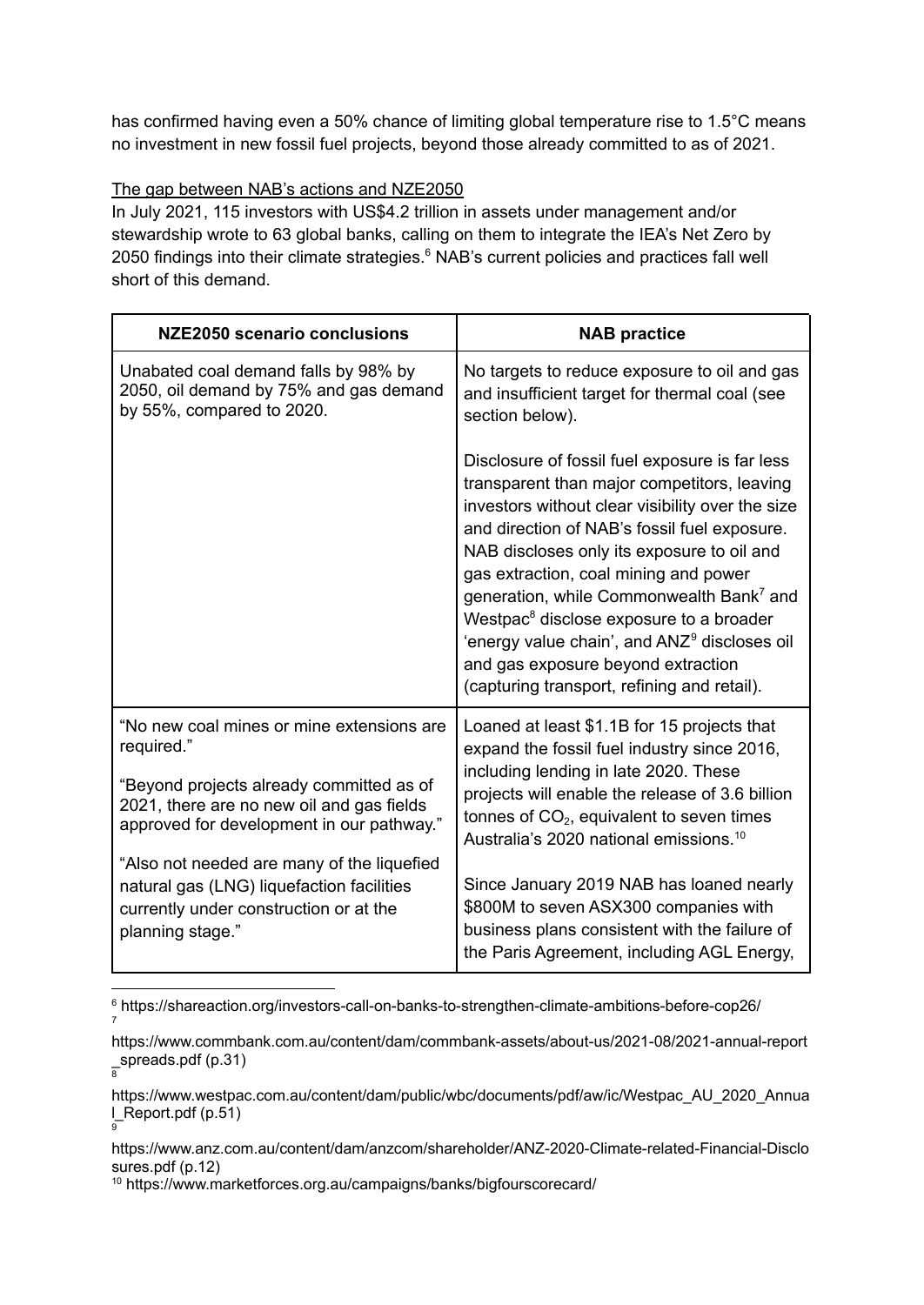| Aurizon, BHP, Mineral Resources, Santos,       |
|------------------------------------------------|
| Viva Energy and Whitehaven Coal. <sup>11</sup> |

## NAB being left behind

NAB's failure to restrict finance to new or expanded oil and gas projects sits in stark contrast to other financial institutions domestically and abroad.

In 2020 Suncorp ruled out underwriting new oil and gas production assets, committing to "not directly invest in, finance or underwrite...new oil and gas exploration or production", and will phase out underwriting for the sector by 2025 and direct investment by 2040.<sup>12</sup> Similarly, IAG "committed to ceasing underwriting entities predominantly in the business of extracting fossil fuels, and power generation using fossil fuels, by 2023". 13

UniSuper has recently reduced its look-through exposure to major Australian oil and gas producers Santos and Woodside by 80% and 88%, respectively. 14 In May 2021, Vision Super added a significant number of undiversified oil and gas producers to its 'Divestment List', including Santos and Woodside.<sup>15</sup> In March 2021, Danske Bank committed to immediately end direct finance for expansion of oil and gas exploration and production worldwide,<sup>16</sup> while NedBank,<sup>17</sup> SEB,<sup>18</sup> and NatWest<sup>19</sup> have made similar commitments.

NAB also remains a laggard regarding coal exposure. Signed by 587 investors representing over US\$46 trillion in assets, the Global Investor Statement to Governments on the Climate Crisis requests governments "phase out of thermal coal-based electricity generation by set deadlines". <sup>20</sup> An associated Briefing Paper clarifies these deadlines, including the elimination of coal power in OECD countries by 2030.<sup>21</sup> Despite this statement, and despite ANZ, Commonwealth Bank and Westpac having committed to exit thermal coal by 2030, NAB's commitment remains at the non-Paris aligned date of 2035.

<sup>14</sup> https://unisuperdivest.org/unisupers-first-steps-on-oil-and-gas-divestment/

<sup>12</sup> <sup>11</sup> https://www.marketforces.org.au/campaigns/super/outofline/

<sup>13</sup> https://www.suncorpgroup.com.au/corporate-responsibility/sustainable-growth/responsible-banking-in surance-investing

https://www.iag.com.au/sites/default/files/Documents/Safer%20Communities/FY20-Climate-related-di sclosure.pdf

<sup>16</sup> <sup>15</sup> https://www.visionsuper.com.au/wp-content/uploads/2021/07/SecuritiesList-31May2021-v3.pdf

<sup>17</sup> https://danskebank.com/-/media/danske-bank-com/file-cloud/2017/5/danske-bank-position-statement-f ossil-fuels.pdf

<sup>18</sup> https://www.nedbank.co.za/content/dam/nedbank/site-assets/AboutUs/Information%20Hub/Integrated %20Report/2021/Nedbank%20Group%20Energy%20Policy.pdf

https://webapp.sebgroup.com/mb/mblib.nsf/dld/80AF6A2E5F88CDC2C12586B1002E33C2?opendoc ument

<sup>20</sup> <sup>19</sup> https://www.natwestgroup.com/content/dam/natwestgroup\_com/natwestgroup/pdf/oil-and-gas.pdf

https://theinvestoragenda.org/wp-content/uploads/2021/09/2021-Global-Investor-Statement-to-Govern ments-on-the-Climate-Crisis.pdf

<sup>&</sup>lt;sup>21</sup> https://theinvestoragenda.org/wp-content/uploads/2019/06/GISGCC-briefing-paper-FINAL.pdf